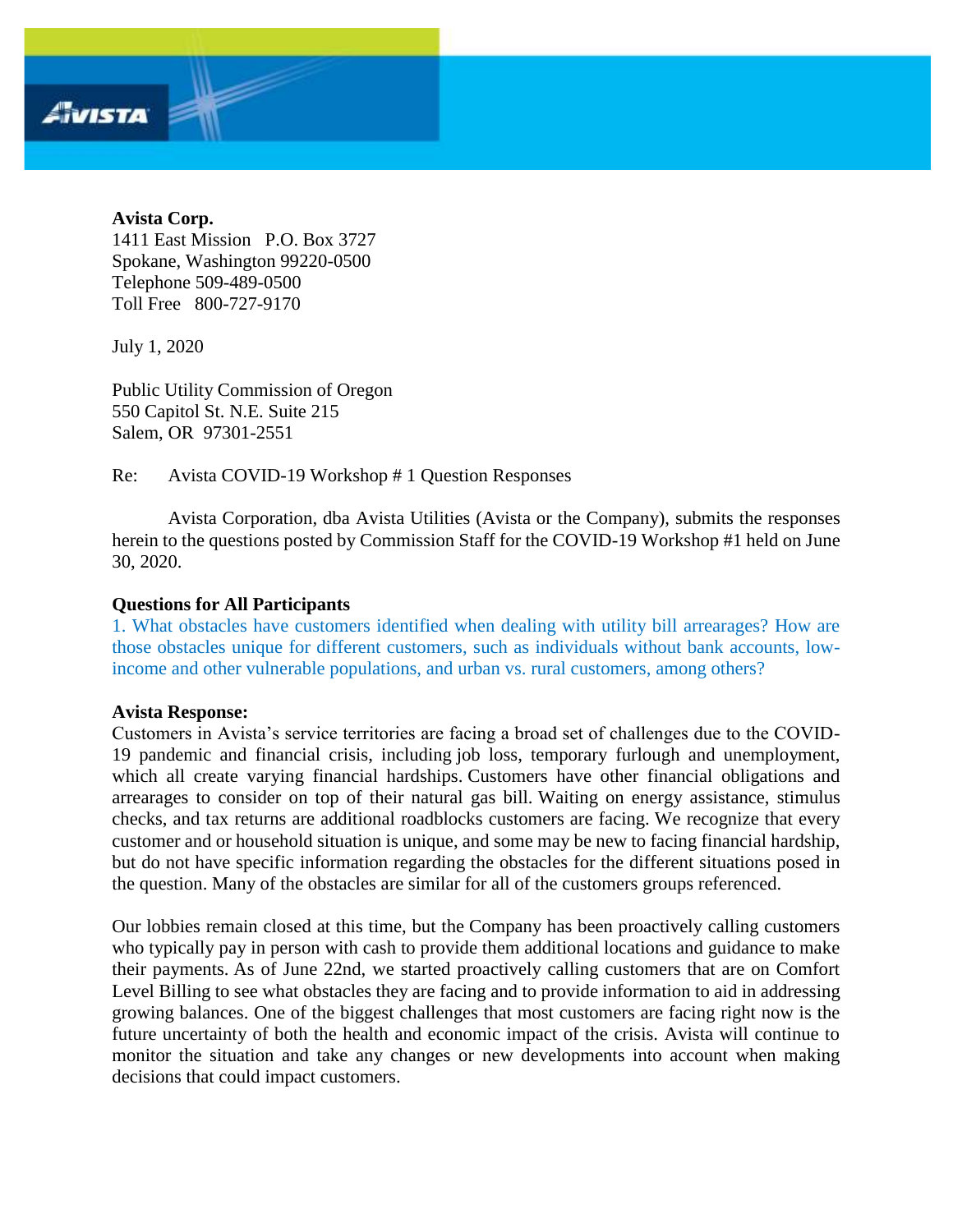2. What opportunities and resources are available, or could be made available to assist customers with their utility costs, or to assist them with utility programs? (Including voluntary assistance programs as well as increased programmatic and assistance funding; also including Energy Trust).

# **Avista Response:**

To heighten awareness among customers, Avista has actively promoted the availability of energy assistance, bill payment options and energy saving tips. Avista customers have the following resources already available:

- Low income energy assistance: Avista has tariff-funded (LIRAP) and donation-based (Project Share) programs established with Community Action Agencies (Agencies) in our service area. These programs supplement LIHEAP and can be combined to best help an individual household. The programs are administered through the Agencies, with Avista continuously maintaining the utmost flexibility to allow the Agencies to best serve its customers.
- Low Income weatherization services: Avista's Oregon Low Income Energy Efficiency (AOLIEE) program offers free weatherization services for income qualified residential customers who heat with natural gas. Again, local Agencies implement this program on the Company's behalf.
- Energy efficiency incentives: The Energy Trust of Oregon (ETO) offers residential and commercial energy efficiency programs on behalf of Avista. As part of these programs, moderate income residential customers are eligible for increased incentives.
	- o ETO is currently piloting a co-funding program outside of the Avista service territory with Oregon Housing and Community Services at the Washington County Community Action Agency. They are now ready to determine next steps to expand the offering.

Avista has identified several potential opportunities or resources that may help to further those already offered, or provide new chances to assist our customers:

- The Company filed on June 25, 2020 to adjust language in its LIRAP tariff to allow for the potential of Categorically Eligible assistance determination, meaning that customers participating in adjacent income-qualified programs such as Temporary Assistance for Needy Families (TANF), Supplemental Security Income (SSI), and Supplemental Nutrition Assistance Program (SNAP, formerly Food Stamps) could automatically qualify for LIRAP assistance. This filing was made in support of the Community Action Partnership of Oregon's (CAPO's) initiative to include this provision in their assistance programs.
- Avista believes that a collaboration with all utilities, assistance agencies, and Oregon Housing & Community Services to leverage marketing activities and establish a unified message for broader reach and impact may be beneficial.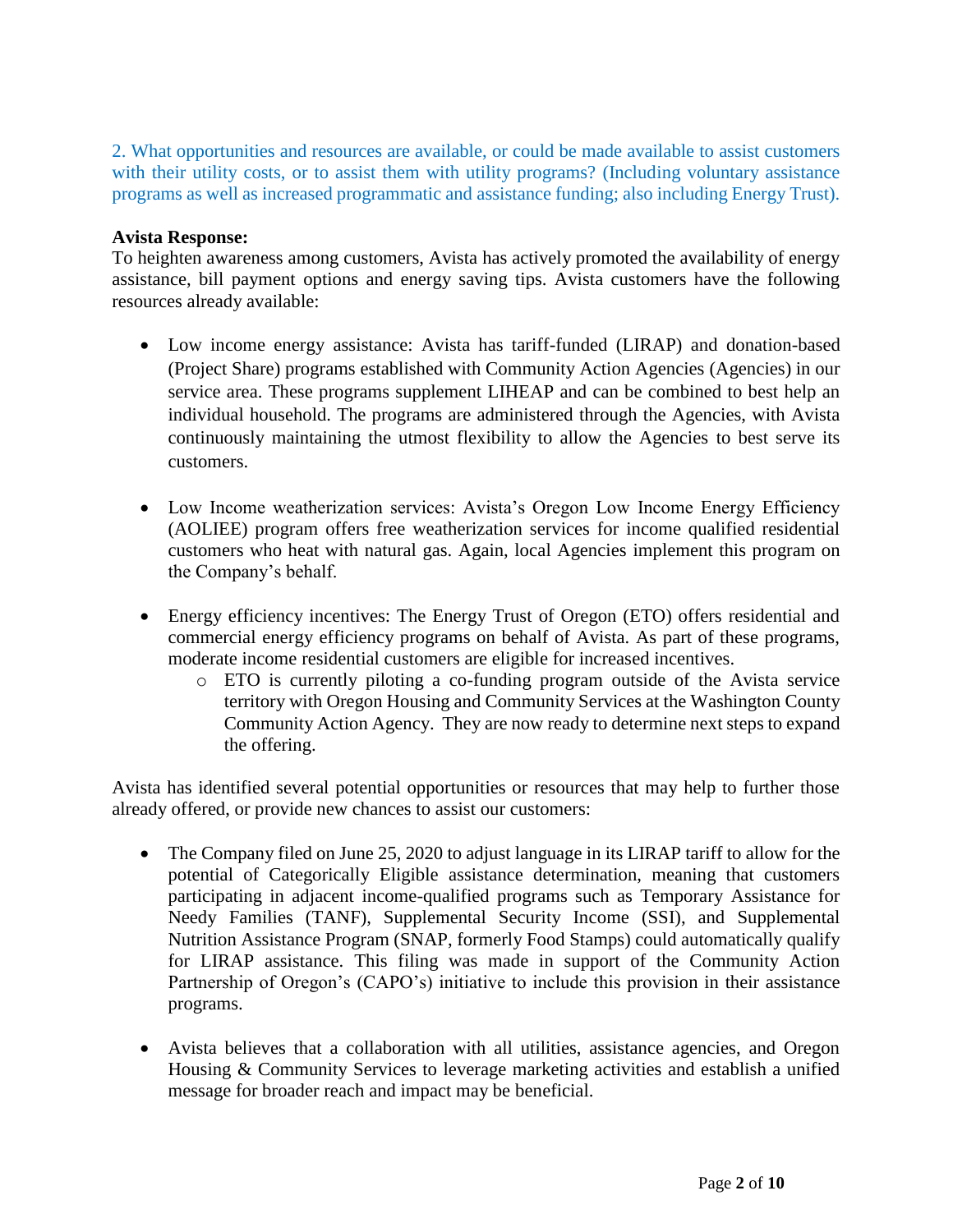Lastly, with ETO's expansion of their co-funding project, Avista thinks such an opportunity may be useful in helping Agencies fully fund energy efficiency measures. Agencies have expressed that they often have difficulty funding certain measures due to cost effectiveness, so ETO's co-funding portion would help to get them within the desired cost range, thereby helping with cost effectiveness.

3. What recommendations do you have to address past due bills? This could include debt forgiveness, not adding interest payments, multi-year payment plans, deferral of debt payments, and rate discounts, among others.

# **Avista Response:**

Avista has a team dedicated to continually monitor customer arrearages. The team's goals are to provide as many recommendations as possible for handling customer's past due balances. Collections remains disabled in the Company's service territories and work continues with customers to determine solutions that work best for each given situation.

Long term payment arrangements and getting customers in contact with agencies that can help is just one area of focus. Arrangements up to 18 months are offered to customers experiencing financial hardship. Avista initiated a proactive outreach program for customers with arrears and to those are enrolled in Comfort Level Billing. One option for Comfort Level Billing customers is to roll their current/past due balances into a new plan amount. Avista is also exploring options for continuing its moratorium on late fees for an extended amount of time, even after collections are resumed.

In terms of new options to assist in reducing customer arrears, Avista is interested in offering a Senior and Disabled Rate Discount Program, similar to what it offers its Washington customers, an income-based payment program allowing low income customers to pay no more than 6% of their income towards natural gas services. Avista is in the beginning stages of exploring a debt forgiveness program, the details of this program are not yet defined and may look similar to the balance management arrangement piloted in Washington during the 2018 calendar year.

4. When should the suspension of utility disconnections, late payment notices, late fee assessments, and other temporary COVID-related measures end? What information should be considers when making these decisions, such as declining unemployment filings, Phase 3 re-opening, seasonal utility load increases, number of payments in arrears, or other economic conditions? Are there changes that should be permanently made on these topics, even once the moratorium is lifted?

#### **Avista Response:**

Due to the uncertainty and fluidity of the COVID-19 situation, Avista does not have a specific recommendation for a timeline of resuming collections and disconnections. We do believe that collection activities, and possibly disconnections, should resume in 2020. It was noted at the first workshop that all utilities should have a uniform plan and/or timeline for resuming these activities. Avista would like to see further discussion of this desire. Given the seasonal use natural gas, the timing of the COVID situation coincided with the seasonal decline of natural gas use in non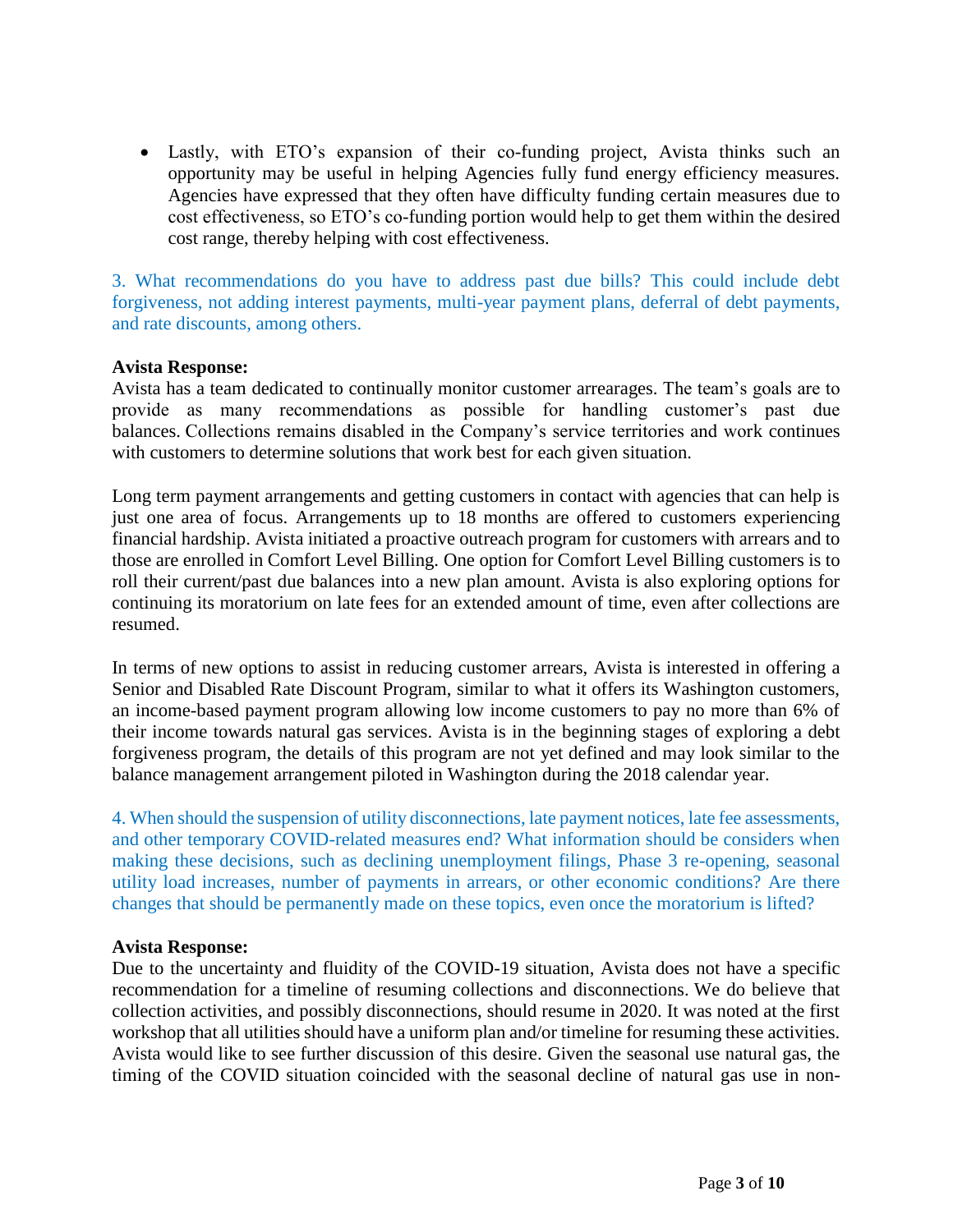heating months. Avista is worried that if the moratorium on these activities goes into the heating season, it may put customers in a worse situation than they may already be facing.

The Company is working to design and map out a plan for resuming collection activities, keeping the Federal, State, and local government guidelines in mind, as well as the current state of affairs in Oregon. Aspects of the plan will include enhanced communications with customers and a strategy to slowly resume collection activities. Avista's approach to restarting collections processed will be like turning a dial, rather than flipping a switch. Avista does not want to see customers disconnected. Rather, the goal is to help customers get back on track with making payments for the services received by offering extended payments arrangements, applying deposits when applicable and encouraging customers to seek energy assistance.

5. Once a utility has determined a date they will be lifting service suspensions, what customer notification should be required?

#### **Avista Response:**

Avista recognizes the importance of communication with customers during these tough times. The Company is continuing to develop a communications plan that builds upon actions already taken. Avista believes that a notice should be provided a minimum of 30 days prior to resuming collection activities. While we have not yet determined exactly how we will approach collections once state commissions approve doing so, we do plan to continue proactively communicating with our customers in a way that offers them access to support and resources such as energy assistance, hardship grants, and payment arrangements.

At the end of April, Avista began sending letters to customers providing a variety of payment assistance programs. Additionally, an email was sent to all customers with a valid email address sharing the same information. The Company is currently preparing a second round of communication, including an email, to encourage customers who have not yet made payment arrangements to contact Avista so support can be offered in addressing balances in a way that works for each customer. Other proactive outreach efforts being considered, such as call outs and emails to customers who have fallen behind in Comfort Level Bill payments (in lieu of cancellation) and proactive call outs and emails to customer who have broken payment arrangements to try to help in effectively managing balances. Avista believes that a proactive and supportive outreach campaign will provide the support customers need.

#### 6. What recommendations do you have to improve programs for low-income utility customers?

#### **Avista Response:**

As addressed in Avista's Response to Question 2, expanding eligibility to those who have qualified for TANF and/or SNAP benefits automatically would ensure that those who are income qualified can obtain the benefit without the additional time and resources required to qualify through the energy assistance intake process. However, there would still need to be a portion of funding that is available to those who do not have these benefits, with assurance they can access the benefits equitably. Additionally, online applications with ability to upload documents and provide electronic signature may be helpful in improving access and application completion success rates.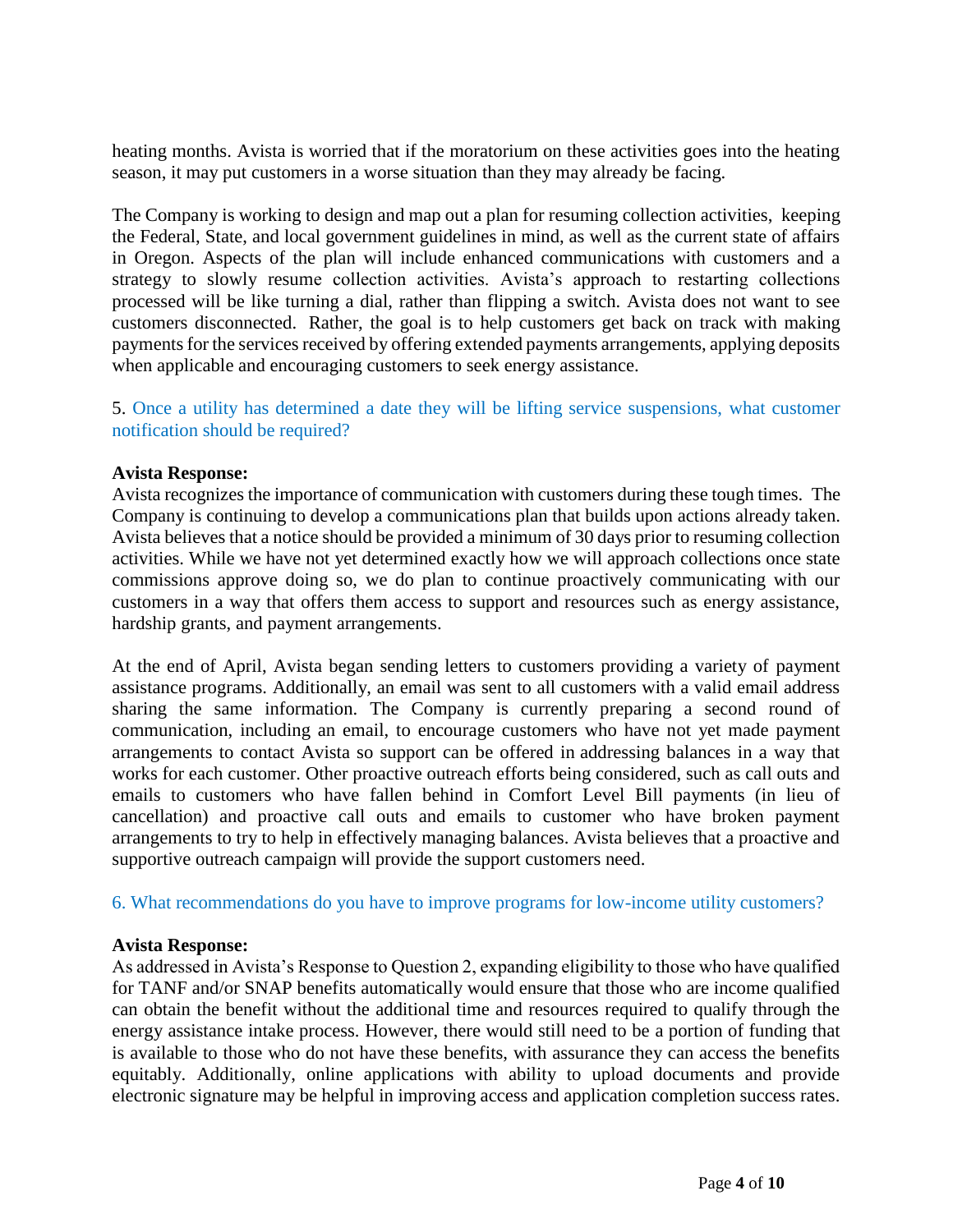Lastly, continuation of the current allowance to accept verbal signatures to complete an assistance application should remain. With the onset of COVID-19, intake workers are able to document a "signature" from applicants over the phone, rather than requiring a written signature to process applications; this, again, has removed many barriers for customers seeking help.

7. If the PUC had the legal authority to allow differential rates for low-income and/or energyburdened customers, what recommendations do you have on how rates should be structured and administered?

# **Avista Response:**

In considering a rate discount program design, the program's interface with LIHEAP should be assessed, most specifically:

- Whether a customer qualifies for both a LIHEAP grant and the rate discount program to achieve a reduction in energy burden. Avista believes that providing customers an option between a LIHEAP grant and a rate discount is preferable.
- Would a reduced rate negatively impact a future LIHEAP benefit amount? Additionally, consideration of what modifications would need to be made, if any, to implement a rate discount within the current agency data and utility billing systems.

8. Do you have any additional regulatory mechanisms that you would recommend be implemented during the time of dealing with a pandemic or similar situation? This could include decoupling, power cost mechanisms, deferrals, adjustment clauses, or other.

#### **Avista Response:**

First and foremost, it would be helpful to get formal approval of COVID-19 deferral applications. Note Avista already has many of the regulatory mechanisms listed, including, decoupling, PGA, LIRAP, AOLIEE, DSM/ETO Funding, and intervenor funding.

One idea that may be useful is a tracker for uncollectible expense to annually adjust authorized versus actual uncollectible expenses included in base rates. A tracker would protect customers and the Company as actual expense goes up during the pandemic and in the future as it comes back down.

Avista would also support a low-income discount rate, funded by LIRAP, as discussed above.

9. What data is currently available to evaluate changes over time and effectively maintain situational awareness? What additional data is needed that's not currently available?

#### **Avista Response:**

Avista continues to have arrearage, energy assistance and payment arrangement data readily available. The Company collects the majority of this data on the last day of each month. The Company has been sending out reminder letters, which are a proxy for past due notices. However,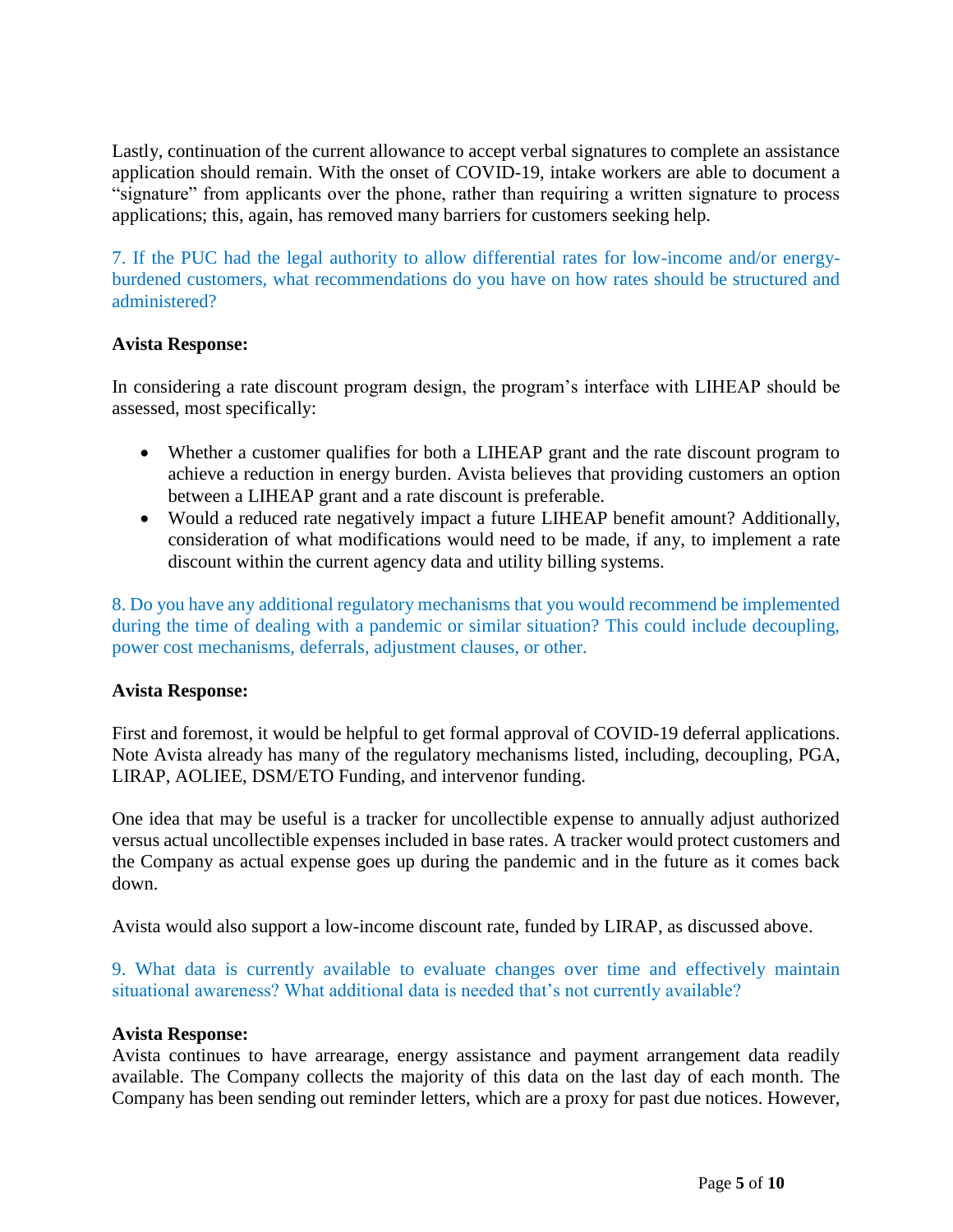it is difficult to know how much of the arrearage debt may become "uncollectible" (and bound for "bad-debt"/write-off) over time.

Avista is willing to provide data that will provide insight into the situation customers are facing and assist in the discussion about future decisions related to credit and collections and assistance programs.

10. What current rules or practices need to be amended or added to allow utilities increased flexibility in assisting customers during this pandemic?

# **Avista Response:**

Avista is not aware of any specific rules or practices that should be amended to allow utilities increased flexibility in assisting customers during this pandemic. From a credit and collections perspective, the Company has the flexibility needed to offer a wide array of payment arrangements and to waive late payment fees. The Company also has discretion for how and when deposits are requested and refunded. Further, the Company has flexibility for sending past due notices.

The one area requiring review to allow for more flexibility is in relation to rate discount programs, which was discussed in the response to questions #7. ORS 757.612(7)(f) states "the commission may allow an electric company or Oregon Community Power to provide reduced rates or other bill payment or crisis assistance or low-income programs to a low-income household eligible for assistance under the federal Low-Income Home Energy Assistance Act…" This provision appears to not apply to natural gas utilities. In order for natural gas utilities to offer any form of a rate discount program it may require additional statutory and rule modifications.

# **Additional Questions for Utility Service Providers**

1. How many of your customers are currently in arrears by 30, 60, and 90 days? Additionally, please break down this data by customer classes (residential, commercial, industrial). How does that compare to 2019?

#### **Avista Response:**

Number of Customers in Arrears

|    | 2019   |     |     | 2020  |     |     |
|----|--------|-----|-----|-------|-----|-----|
|    | Res    | Com | Ind | Res   | Com | Ind |
| 30 | 10,131 | 839 |     | 9,749 | 991 |     |
| 60 | 5,088  | 404 |     | 5,969 | 586 |     |
| 90 | 2,155  | 204 |     | 4,064 | 420 |     |

\*This data was collected the last day of June each year.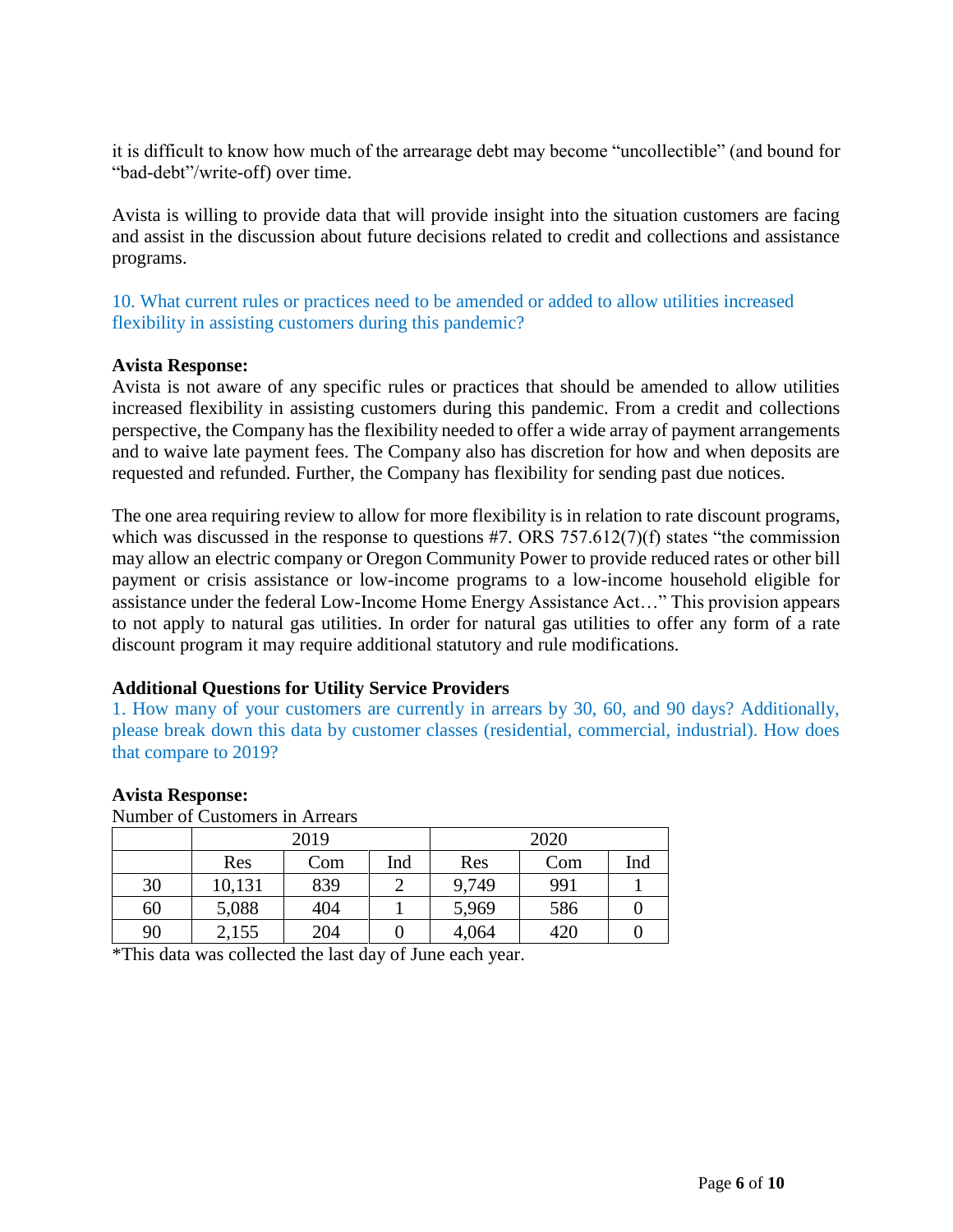|    | 2019    |          |         | 2020    |          |          |
|----|---------|----------|---------|---------|----------|----------|
|    | Res     | Com      | Ind     | Res     | Com      | Ind      |
| 30 | \$33.87 | \$78.31  | \$24.74 | \$36.44 | \$125.43 | \$141.94 |
| 60 | \$49.20 | \$89.19  | \$24.01 | \$60.17 | \$157.56 | \$0      |
| 90 | \$65.13 | \$108.52 | \$0     | \$68.45 | \$164.72 | \$0      |

#### Average Balance Amounts of Customers in Arrears

\*This data was collected the last day of June each year.



2. What accommodations are you offering to assist customers with past-due balances? This could include enhanced time payment agreements, applying deposits to bills, or others.

#### **Avista Response:**

In March, Avista revised extension guidelines to include long term arrangement options for customers experiencing financial hardships related to COVID-19. These new guidelines include the option to apply a customer's paid deposit towards their account balance. In addition, Customer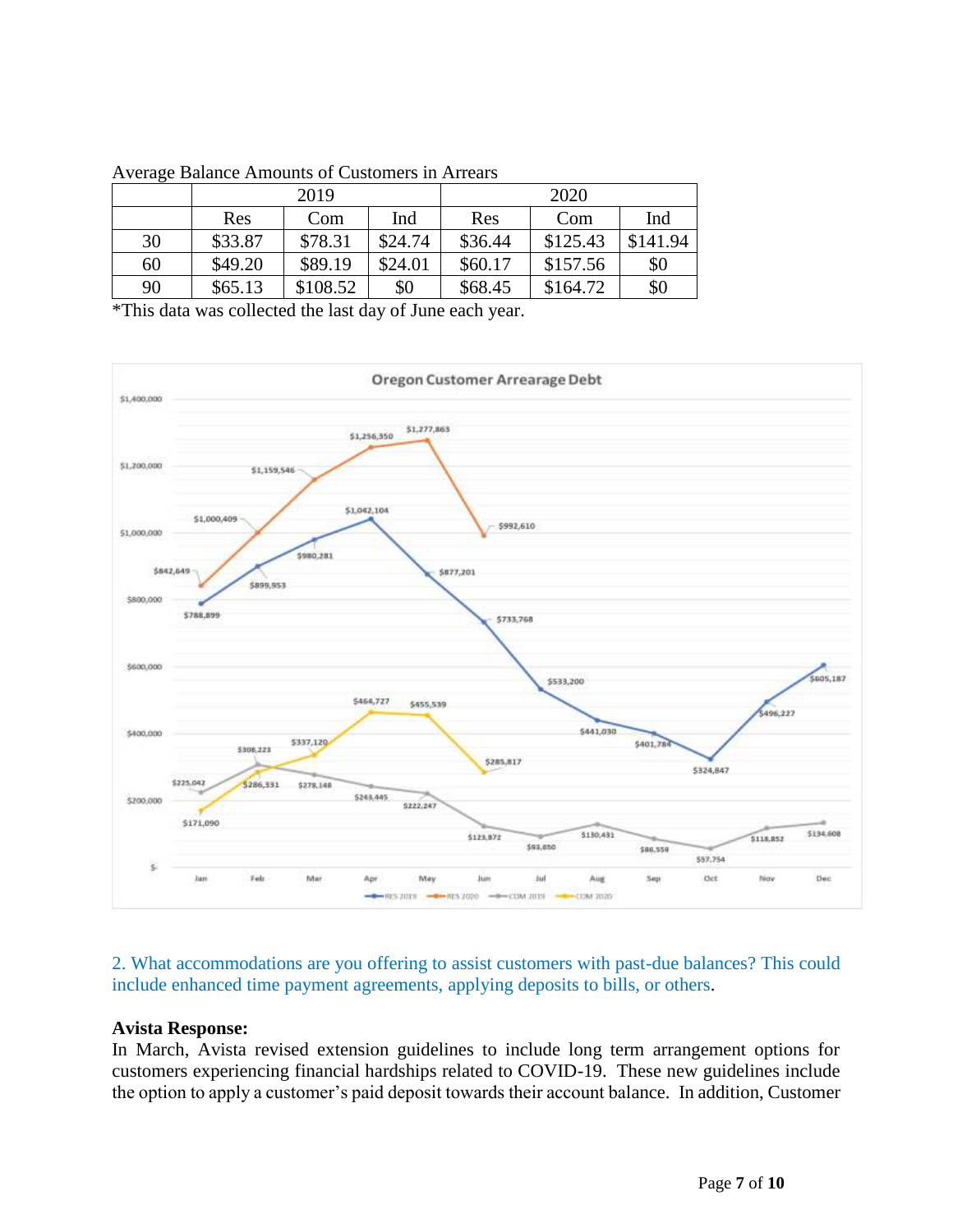Service Representatives are empowered to work with customers to determine the length of time needed to get accounts caught up. Payment arrangements are being offer up to 18 months. Customers are also able to self-serve through the Company's website to establish flexible payment arrangements.

As plans for resuming collection activities continue to be developed, Avista is evaluating other extension options in order to continue supporting customers.

3. What is your current uncollectible rate? How does it compare to historical and in current rate cases?

# **Avista Response:**

The historical uncollectible rate ranges from approximately 0.3% to 0.6%. The current uncollectible rate has decreased as the Company is not disconnecting customers nor writing off any arrearage debt. Our best estimate is that the uncollectible rate may increase as high as 1%, but do not have certainty about what the future may hold.

The information below represents the arrearage dollars compared to revenue. This information is not an indicator of what may translate with the uncollectible rate but does show the impact of increasing arrearage debt.

|             | 2019 | 2020 |
|-------------|------|------|
| Residential | 22%  | 38%  |
| Commercial  | 2%   |      |

\*This data is as of May  $31<sup>st</sup>$  of each year.

4. How does the CARES Act or other federal or state stimulus funds or insurance proceeds factor into utilities' financial impacts caused by the pandemic?

#### **Avista Response:**

- a. One aspect of the CARES Act (Section Number 2303) allows for companies who have a taxable net operating loss (NOL) for tax years 2018, 2019, and 2020 to carry that loss back to the five prior tax years. Avista is projecting a NOL with its 2019 tax return to be filed and intends to carry it back to all available open years.<sup>1</sup>
- b. Section Number 2302 of the CARES Act allows companies to defer the payment of the employer's portion of social security taxes for two years. Payment of social security taxes (only employer portion) due from 03/27/20 to 12/31/20 can be deferred and paid 50% by December 31, 2021 and the rest by December 31, 2022.<sup>2</sup>

 $\overline{a}$ <sup>1</sup> Avista estimates the benefit of carrying back any NOL in 2018, 2019 and 2020 to the five prior tax years to be approximately \$6.5 million on a system basis, or approximately \$420,000 allocated to Oregon. A final amount will not be available until completion of the Company's 2019 tax return later this year.

<sup>&</sup>lt;sup>2</sup> We estimate that this will provide approximately \$8M of cash savings in 2020. \$4M would be paid by the end of 2021 and the remaining \$4M by the end of 2022. This is a cash only benefit, not a deferral of the expense.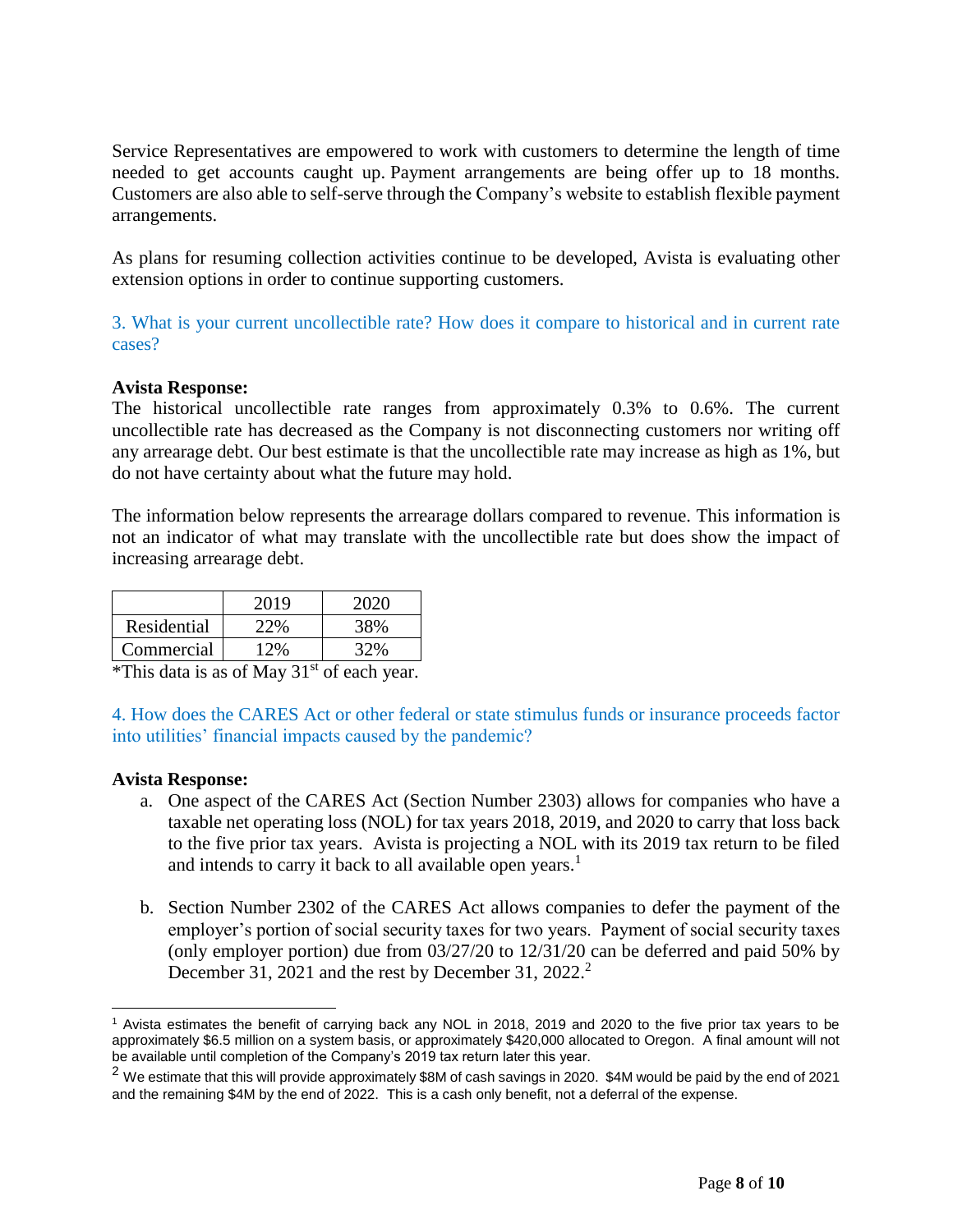c. Section Number 2301 of the CARES Act provides eligible employers with an Employee Retention Credit equal to 50 percent of qualified wages paid to employees. This Employee Retention Credit applies to qualified wages paid after March 12, 2020, and before January 1, 2021. The maximum amount of qualified wages considered with respect to each employee for all calendar quarters is \$10,000, so that the maximum credit for an Eligible Employer for qualified wages paid to any employee is \$5,000.

Eligible Employers for the purposes of the Employee Retention Credit are employers that carry on a trade or business during calendar year 2020 that either:

- Fully or partially suspend operation during any calendar quarter in 2020 due to orders from an appropriate governmental authority limiting commerce, travel, or group meetings (for commercial, social, religious, or other purposes) due to COVID-19; or
- Experience a significant decline in gross receipts during the calendar quarter.

The operation of a trade or business is partially suspended if an appropriate governmental authority imposes restrictions on the employer's operations by limiting commerce, travel, or group meetings (for commercial, social, religious, or other purposes) due to COVID-19 such that the employer can still continue some, but not all of its typical operations.

A significant decline in gross receipts begins with the first calendar quarter in 2020 in which an employer's gross receipts are less than 50 percent of its gross receipts for the same calendar quarter in 2019. The significant decline in gross receipts ends with the first calendar quarter that follows the first calendar quarter in which the employer's 2020 quarterly gross receipts are greater than 80 percent of its gross receipts for the same calendar quarter in 2019, or with the first calendar quarter of 2021.

Since Avista Corp has more than 100 employees this credit is only allowed with respect to wages of employees who are furloughed or faced reduced working hours during the period.

Avista Corp must have specific orders from a governmental authority or a significant decline in gross receipts in order to qualify for the credit. The rules are still in process of being written and at this time it does not appear that Avista Corp will qualify for the credit. As a result, we have not made any estimation of what the credit amount would be.

We are closely watching the rules and will decide once we have a definitive position.

- d. There is no state or local tax benefits in Oregon as a result of the CARES Act.
- e. Additional LIHEAP funding has been made available to help customers with arrearages, which is ultimately a benefit to all of Avista's customers. Avista is not aware of any other federal or state stimulus funds or insurance proceeds available due to the pandemic. Further, Avista did not apply for any assistance related to COVID-19.